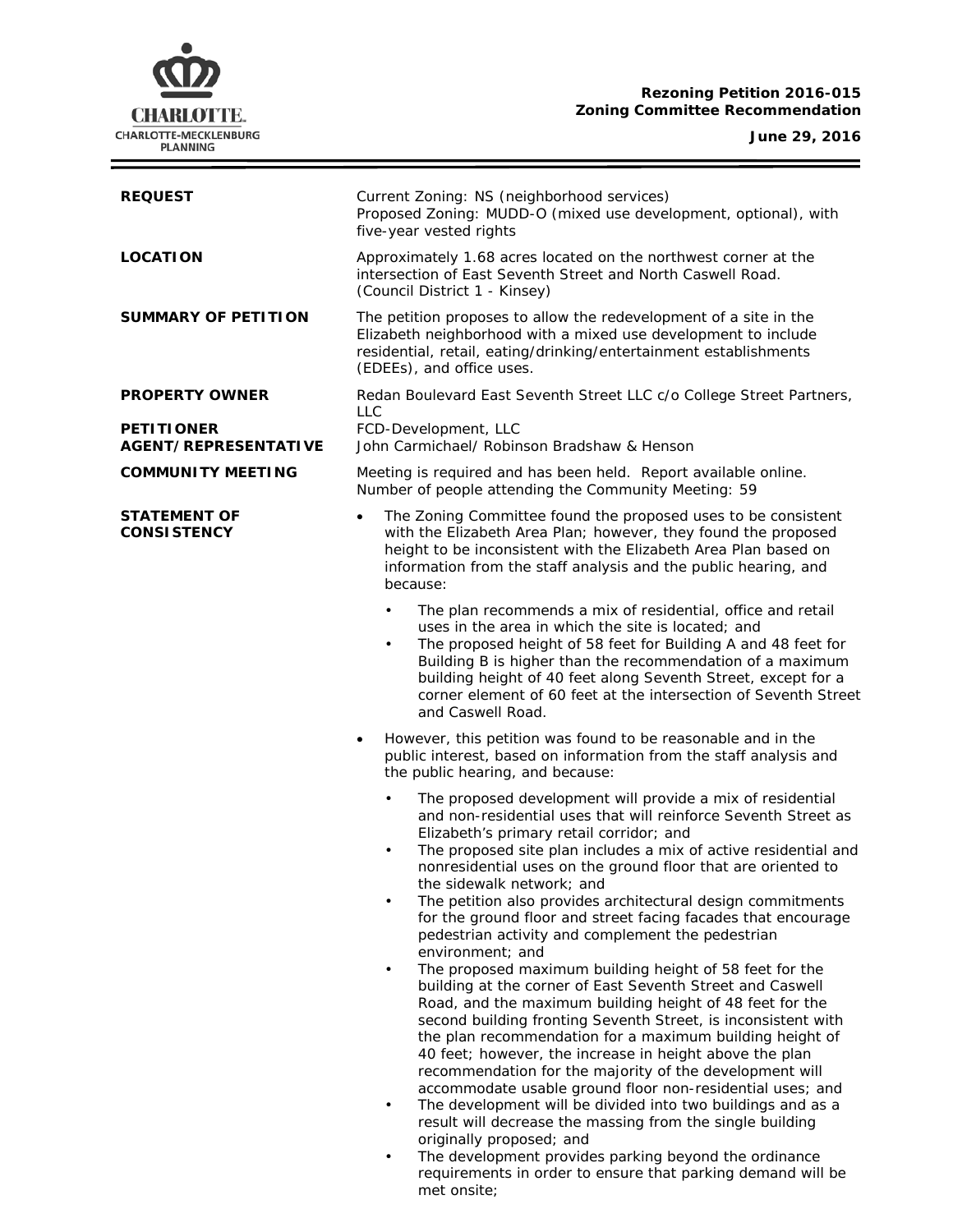By a 6-0 vote of the Zoning Committee (motion by Labovitz seconded

by Wiggins). **ZONING COMMITTEE ACTION** The Zoning Committee voted 6-0 to recommend **APPROVAL** of this petition with the following modifications: Site and Building Design 1. An eight-foot planting strip and an eight-foot sidewalk have been shown along Caswell Road. 2. A 16-foot setback has been labeled and shown along North Caswell Road. 3. The five-foot pedestrian connection along the northern edge of the development has been labeled. 4. Note 5C has modified to be consistent with how height is measured in the Zoning Ordinance; total height of the proposed buildings will be 58 feet for building A and 48 feet for building B. 5. Note 5R has been modified to read: "Petitioner will provide a signed letter from the Elizabeth Community Association to the Planning Department stating the funds for community art have been received by the Elizabeth Community Association prior to the first Certificate of Occupancy." 6. Note 10A has been modified to read: "A letter and elevations will be provided to the Elizabeth Community Association when plans are submitted to the City of Charlotte for review". **VOTE** Motion/Second: Labovitz / Eschert Yeas: Eschert, Labovitz, Lathrop, Majeed, Sullivan, and Wiggins Nays: None Absent: Dodson Recused: None **ZONING COMMITTEE DISCUSSION** Staff noted that this petition is inconsistent in regards to height with the *Elizabeth Area Plan* but the proposed use is consistent with the *Elizabeth Area Plan* and that the proposal had several outstanding issues that have been addressed since the public hearing. One Commissioner asked if staff was comfortable with the proposed scale and massing and design of the proposed buildings. Staff responded that they were comfortable with the scale and massing and the conditional site plan provides architectural standards for the proposed buildings. There was no further discussion of this petition. **STAFF OPINION** Staff agrees with the recommendation of the Zoning Committee.

# **FINAL STAFF ANALYSIS**

### **(Pre-Hearing Analysis online at [www.rezoning.org\)](http://www.rezoning.org/)**

## **PLANNING STAFF REVIEW**

- **Background** 
	- On March 21, 2016, the City Council held a public hearing on this request to rezone the subject site from NS (neighborhood services) to MUDD-O (mixed use development, optional), with five-year vested rights. At that meeting several neighborhood members voiced concerns about the parking, site access, and massing of the proposed building. There have been significant changes to the site plan since the first public hearing. They include: breaking the development into two proposed buildings, setback modifications, building elevations, and changes in the requested optional provisions. Due to the number of changes to the site layout and conditional notes, staff felt another public hearing would allow for the public and City Council to review and comment on the new site plan.

## • **Proposed Request Details**

- The site plan accompanying this petition contains the following provisions:
- Allowance for up to 100 multi-family residential units, and 30,000 square feet of non-residential uses which may be devoted to office, retail and eating/drinking/entertainment establishments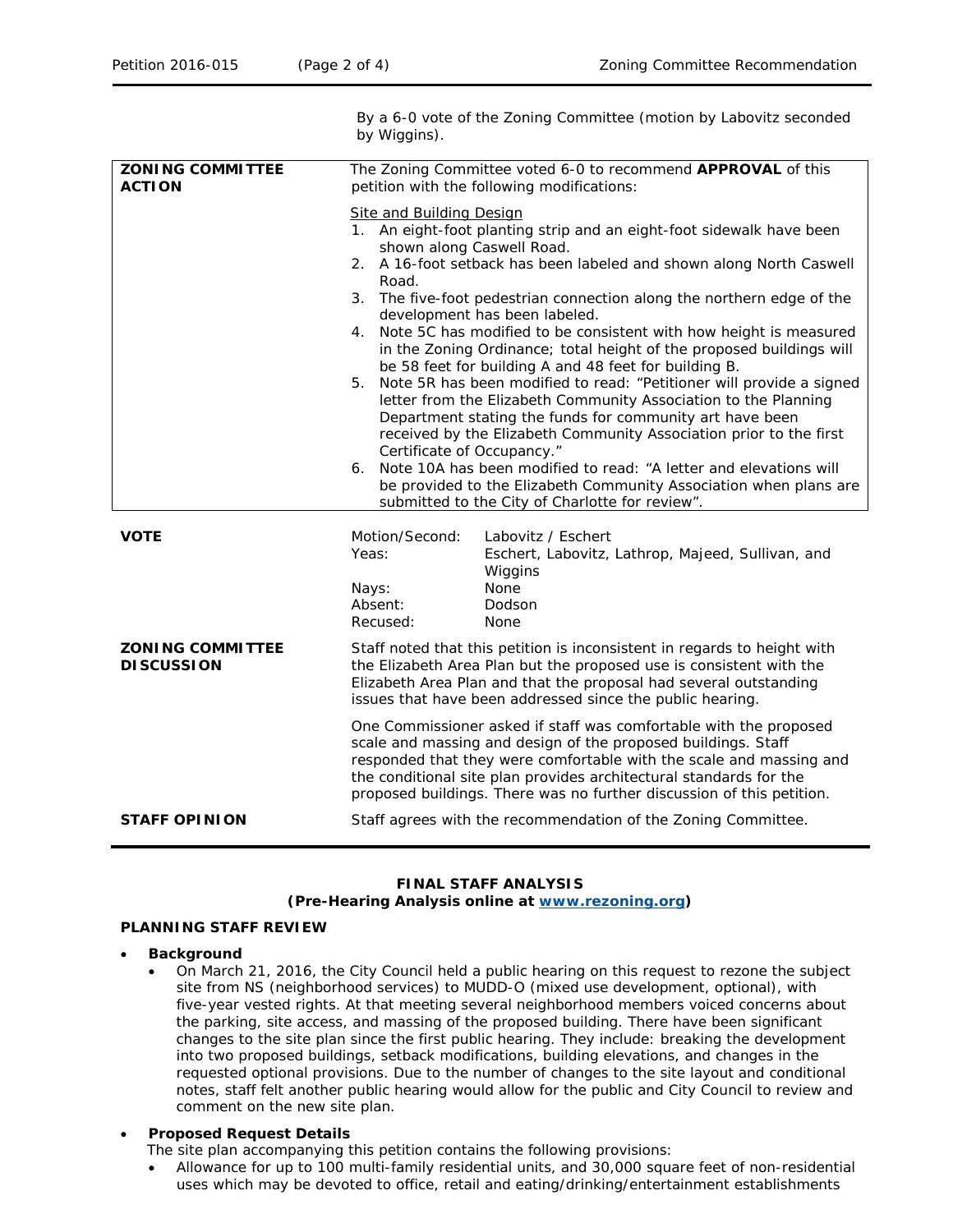(EDEE) in two buildings.

- 21-foot setback along Seventh Street, which includes an eight-foot sidewalk and six-foot planting strip.
- 16-foot setback along Caswell Road, which includes an eight-foot planting strip and eight-foot sidewalk.
- Five-foot wide pedestrian connection along the northern edge of the building.
- Maximum building height of 58 and 48 feet for the two buildings along Seventh Street façade and along the proposed alley façade.
- Building elevations labeled with proposed building materials.
- Prohibition on the use of thin brick, concrete masonry unit (CMU), vinyl except for soffits and window trim, and non-architectural concrete masonry units.
- Two proposed vehicular access points along Seventh Street and Caswell Road.
- Proposed open space area with public art at the intersection of Caswell Road and Seventh Street.
- Notes for vehicular access to the structured parking via an existing alley that will be upgraded.
- One parking space per 250 square feet for retail uses, one space for 333 square feet for office uses, one space per 100 square feet for eating/drinking/entertainment establishments and one space per each bedroom per dwelling unit.
- A note that eating/drinking/entertainment establishments (EDEE) may not play live or recorded music after 11:00 PM outdoors.
- The petitioner will provide a signed letter from the Elizabeth Community Association stating the \$25,000 dollars for a community improvement project have been received by the Elizabeth Community Association. The letter will be provided to the Planning Department before the first Certificate of Occupancy for a new building constructed on the site.
- At the time the Petitioner submits site plans and building elevations to the City of Charlotte for the urban review process, the petitioner will also submit copies to the Elizabeth Community Association Board for the purpose of notifying them of the commencement of the urban review process for this development. A decision as to whether or not the site plans and building elevation comply with the Rezoning Plan will be made solely by the Planning Department and other applicable governmental departments.
- Requested optional provisions:
	- Upper level balconies may encroach up to five feet into the setbacks along all public streets.
	- The proposed open space/plaza area may encroach into the setbacks along Seventh Street and Caswell Road.

#### • **Public Plans and Policies**

• The *Elizabeth Area Plan* (2011) recommends a mix of residential, office and retail uses for the area in which the site is located. Single use residential development may have densities greater than 22 dwelling units per acre. In general, buildings in this area should not exceed 40 feet in height. However, the intersection at East Seventh Street and North Caswell Road is identified as a location appropriate for increased height, up to 60 feet, at the corner.

#### • **TRANSPORTATION CONSIDERATIONS**

- This site is at the intersection of Seventh Street and North Caswell Road. The area plan calls for the Seventh Street cross-section to remain the same. The petitioner completed a traffic analysis at CDOT's request to ensure the site access worked with the reversible lane conditions on Seventh Street. The access proposed for the site allows for internal circulation between uses and enables access from both Seventh Street and Caswell Road. The rezoning will improve the pedestrian environment by implementing streetscape improvements on the frontage. Although the existing intersection of Seventh Street and Caswell Road will need improvements over time, the physical constraints on this intersection are not located on this corner, and therefore there are no opportunities to make intersection improvements with this project. This proposal does not significantly increase the entitlements on the site and CDOT has no outstanding concerns. • Vehicle Trip Generation:
	- Current Zoning:

Existing Use: 630 trips per day (based on 7,000 square feet of restaurant use). Entitlement: 2,400 trips per day (based on 8,000 square feet of retail and 12,000 square feet of restaurant uses).

Proposed Zoning: 2,500 trips per day (based on 100 apartment units, 15,000 square feet of office uses and 15,000 square feet of retail uses).

**DEPARTMENT COMMENTS** (see full department reports online)

• **Charlotte Area Transit System:** No issues.